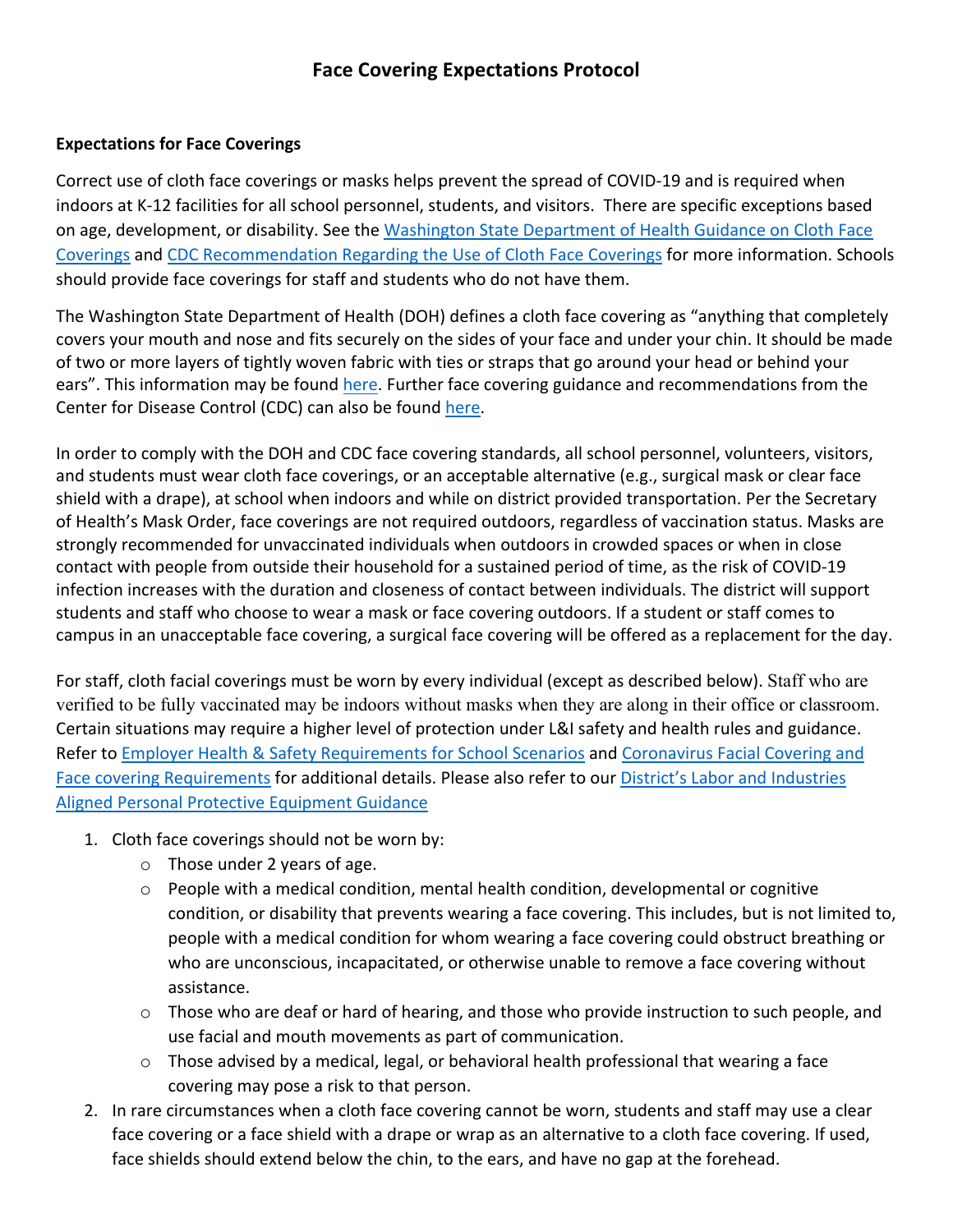- 3. Younger students must be supervised when wearing a face covering or face shield. These students may need help with their face coverings and getting used to wearing them.
- 4. Continue practicing physical distancing while wearing cloth face coverings.
- 5. Students may remove face coverings to eat and drink and when they can be physically distanced outside. If students need a "face covering break" take them outside or to a large, well-ventilated room where there is sufficient space to ensure more than six feet of physical distance between people.
- 6. The school is responsible for providing appropriate PPE for all staff, including those who provide assistance to students who have special needs. Refer to Employer Health & Safety Requirements for School Scenarios and our District's Labor and Industries Aligned Personal Protective Equipment **Guidance**

### **What if a Student Refuses to Wear a face covering?**

In the midst of this community health crisis, our district believes that wearing a face covering and observing social distancing are essential aspects of citizenship. For students and staff to be safely in-person, each member of the school community has an obligation ensure that we are doing all that we can to minimize the likelihood that we will spread the virus to other people.

We know that this may be a challenge in some situations and want to positively reinforce this message. If students are struggling to wear a face covering in the classroom, we will follow a procedure similar to the ways that we address other concerns about behaviors relating to health and safety. In such situations, staff who are supervising the student will:

- o Restate the expectation with positive feedback that directs the desired behavior.
- $\circ$  Staff will also communicate with the student's family to help support the expectation.
- $\circ$  If a student continues to adhere to this expectation, a building administrator will be asked to intervene and support the student in meeting this expectation.
- o In the event that the student remains unwilling to meet this expectation, the building administrator will work with staff to find another location for the student to engage with his/her learning while practicing the desired expectation.
- o The district may exclude a student from in-person learning for refusing to wear an appropriate face covering.
- o Parents will continue to be informed regarding any intervention or school discipline that may used to ensure that this safety measure is observed.

The Office of the Superintendent of Public Instruction" provides the following guidance:

"For students who are not exempt from the face covering requirement, schools should take steps to educate the student on safety compliance, implement positive behavior interventions, recommend alternative face coverings (such as a face shield instead of a face covering, which can feel more comfortable), and, when appropriate, consult with the student's parent or guardian. Only as a last resort may districts consider excluding a student for refusing to wear a face covering. If a student is excluded, the school must provide the student with an opportunity to receive educational services during the exclusion and then return the student to their regular educational setting when the exclusion ends. Students who are unable to consistently wear a face covering due to sensory, behavioral, or other disabilities must not be disciplined or denied access to educational services as a result."

We appreciate everyone's commitment to health and safety. The likelihood that our schools remain safe havens in the middle of this pandemic depends upon it.